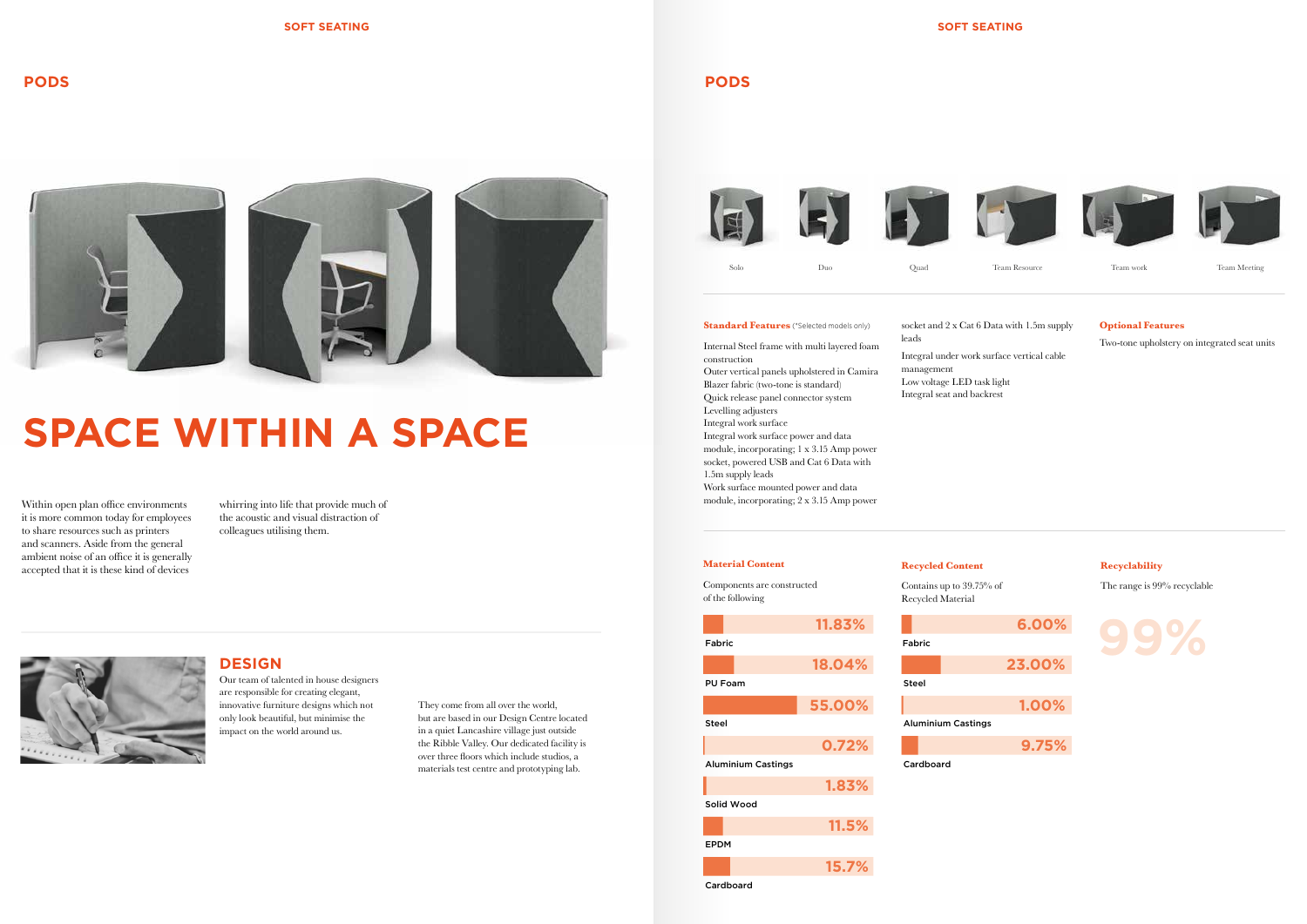# **SOFT SEATING SOFT SEATING**

### Mid Height Accessories & Extras

# Full Height

# **PODS PODS**

OH-Overall Height OD-Overall Depth OW-Overall Width AH-Arm Height BH-Back Height SH-Seat Height SW-Seat Width SD-Seat Depth OH-Overall Height OD-Overall Height OD-Overall Width AH-Arm Height BH-Back Height SW-Seat Depth













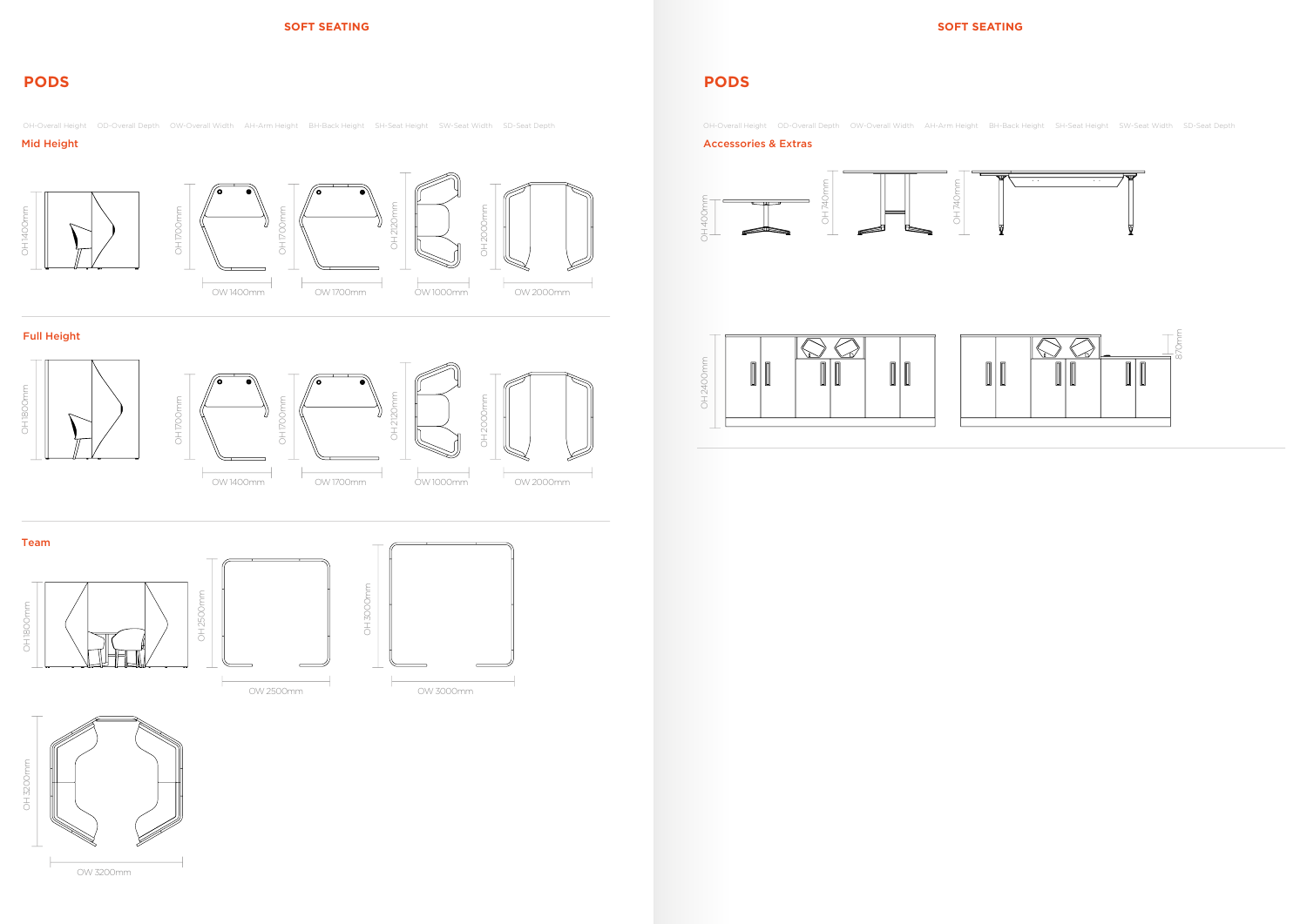### Finish Options

Outer vertical panels upholstered in Camira Blazer Fabric 9Two tone is standard) Integral worksurfaceis available 25mm MFC

# Finish Options

Outer vertical panels upholstered in Camira Blazer Fabric 9Two tone is standard) Integral worksurfaceis available 25mm MFC

# **PODS PODS**

### **MFC Finishes BLazer Fabric Finishes**

















## **Metal Finishes**



Lemon Sorbet Clay Napier Newcastle Newport Aberdeen





















Black Powder Coat

**Back To Index**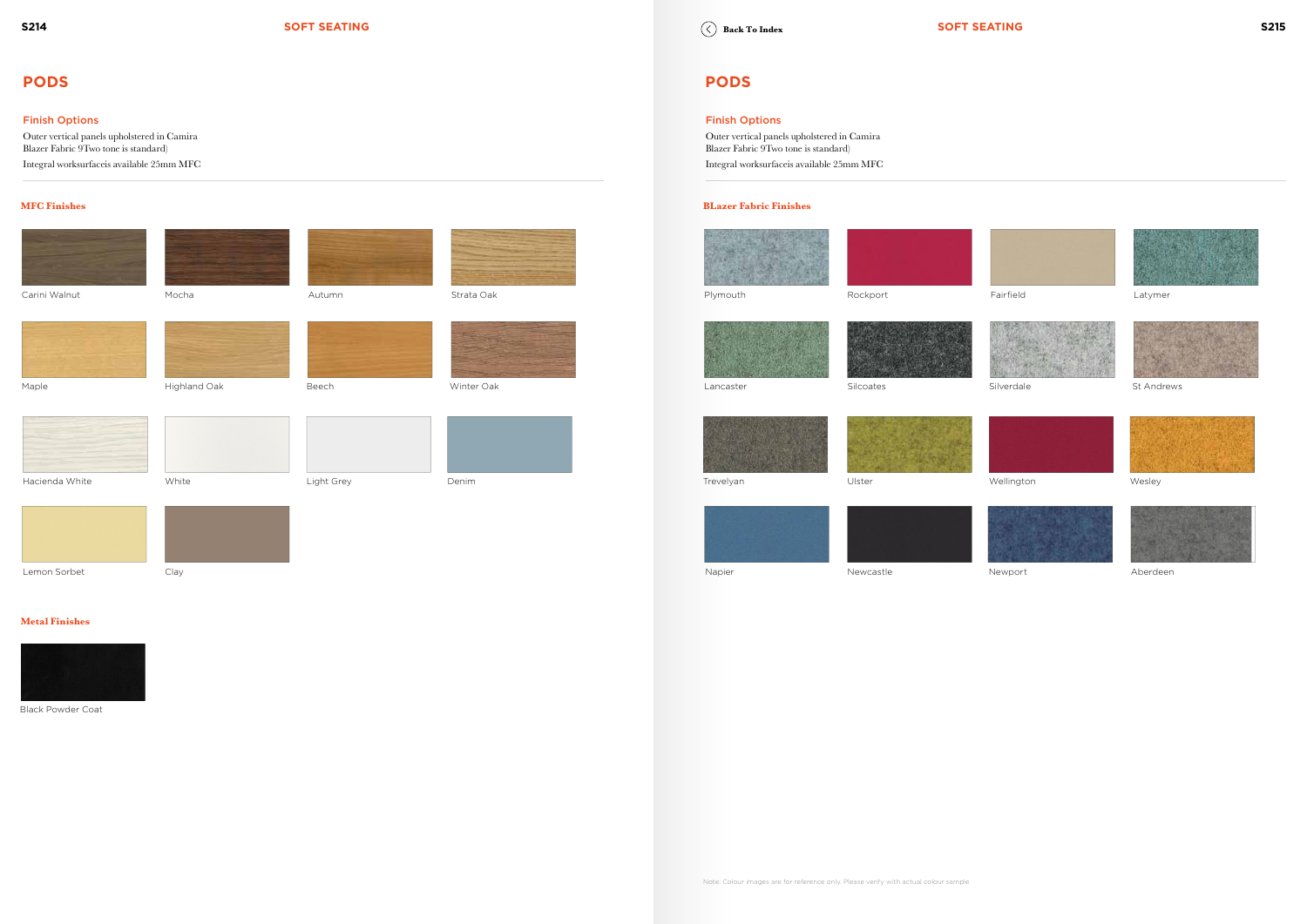# **SOFT SEATING SOFT SEATING**

# **PODS - MID HEIGHT**

\* Please see pages XX-XX for finish reference

| <b>HAPCH</b><br>Coat hanger                       | 90  |               |
|---------------------------------------------------|-----|---------------|
| <b>HAPNP</b><br>Name plate                        | 80  | $\mathcal{D}$ |
| HAPWBA2<br>A2 Magnetic dry wipe board with hanger | 157 | r.            |
| HAPWBA3<br>A3 Magnetic dry wipe board with hanger | 143 | $-$           |

| Accessories |  |
|-------------|--|
|             |  |
|             |  |

|                                                                                                                                             | HAPDS14L<br>Solo<br>(Left or Right) | HAPDSP14L<br>HAPDS14R HAPDSP14R<br>Solo plus<br>(Left or Right) | HAPDD14<br>Duo mid | HAPDQ14<br>Quad |
|---------------------------------------------------------------------------------------------------------------------------------------------|-------------------------------------|-----------------------------------------------------------------|--------------------|-----------------|
| Internal Steel frame with multi layered foam construction                                                                                   |                                     |                                                                 |                    |                 |
| Outer vertical panels upholstered in Camira Blazer fabric (two-tone is standard)                                                            | o                                   | ●                                                               |                    |                 |
| Quick release panel connector system                                                                                                        |                                     |                                                                 |                    |                 |
| Levelling adjusters                                                                                                                         |                                     |                                                                 |                    |                 |
| Integral work surface                                                                                                                       |                                     |                                                                 |                    | ப               |
| Integral work surface power and data module, incorporating; 1 x 3.15 Amp power socket,<br>powered USB and Cat 6 Data with 1.5m supply leads |                                     |                                                                 | n                  | n               |
| Work surface mounted power and data module, incorporating; $2 \times 3.15$ Amp power<br>socket and 2 x Cat 6 Data with 1.5m supply leads    | п                                   | n                                                               |                    | □               |
| Integral under work surface vertical cable management                                                                                       | o                                   |                                                                 |                    | n.              |
| Low voltage LED task light                                                                                                                  | n                                   | ▫                                                               | n                  | n               |
| Integral seat and backrest                                                                                                                  | □                                   | ▫                                                               |                    |                 |
|                                                                                                                                             |                                     |                                                                 |                    |                 |
| * Two-tone upholstery on integrated seat units<br>(use the price for the highest grade of the fabric selected)                              |                                     |                                                                 | $+£49$             | $+£49$          |

\* The integrated seating unit in the Duo and Quad Pods are not suitable for vinyl or leather upholstery

**SOPDD14** Duo Compact two person meeting space, comprising five upholstered panels and vertical cable management. In desk power module for below surface (see below for seating elements) Solo plus<br>(Left Hand ) Solo Plus (Right Hand) Solo plus (Right Hand) Single person workspace comprising<br>five upholstered panels and vertical cable management module for below surface Code Specification **Plan view Cost £ SOPDS14L** Solo (Left Hand) **SOPDS14R** Solo (Right Hand) Compact single person workspace, comprising five upholstered panels and vertical cable management. In desk power module for below surface Fabric Band **1** 1 1 1 1 1 2 3 4 5 6 7 8 C.O.M. SOPDDU\* Duo bench seat and back elements 1517 1562 1613 1681 1767 1852 1954 2074 2210 3.8 SOPDST\* Solo table 1150 x 600mm Solo work surface incorporating in desk Solo work surface incorporating in desk  $\sim$   $\sim$   $\sim$  125 Solo plus table<br>1450 x 600mm  $\frac{3.5}{\text{plus}}$  Solo Plus work surface incorporating in  $\sqrt{2.5}$  .  $143$  $\mbox{SOPDDT}^*$ Duo table 700 x 700mm Duo meeting table incorporating table top and Black powder coat support leg **SOPDSP14L SOPDSP14R** Single person workspace comprising five upholstered panels and vertical cable management. In desk pow SOPDSP **SOPDQ14** Quad Four person meeting space, comprising five upholstered panels (see below for seating elements) Fabric Band **1** 1 1 1 1 1 2 3 4 5 6 7 8 C.O.M. SOPDQU\* Quad bench seat and back elements 2054 2126 2194 2277 2465 2586 2765 2928 3120 6.1 SOPDQT<br>Ad-Lib quad table Ad-Lib quad table Quad meeting table and Black powder coat support leg 403



\*SOPDST Solo table must be ordered with Solo models \*SOPDSPTSolo plus table must be ordered with Solo Plus models \*SOPDDU Duo upholstered seat must be ordered with Duo models \*SOPDQU Quad upholstered seat must be ordered with

Quad models

When ordering please ensure that you send us all this information so we can correctly fulfil your requirements.

# **To specify your pod...**

- 1. Check the Standard Features, Finishes and dimensions and select the version you require.
- 2. Choose the Fabric combination for the panels and the work surface or table top fnish.
- 3. Select the Fabric Band for the fabric specifed for the seat and backrest (where applicable). Refer to main price list for fabric options.
- 4. N.B. Pods comprise multiple elements; screens, work surface and integrated seating (where applicable) each element is individually coded and priced above and must be added together to achieve the confguration as shown.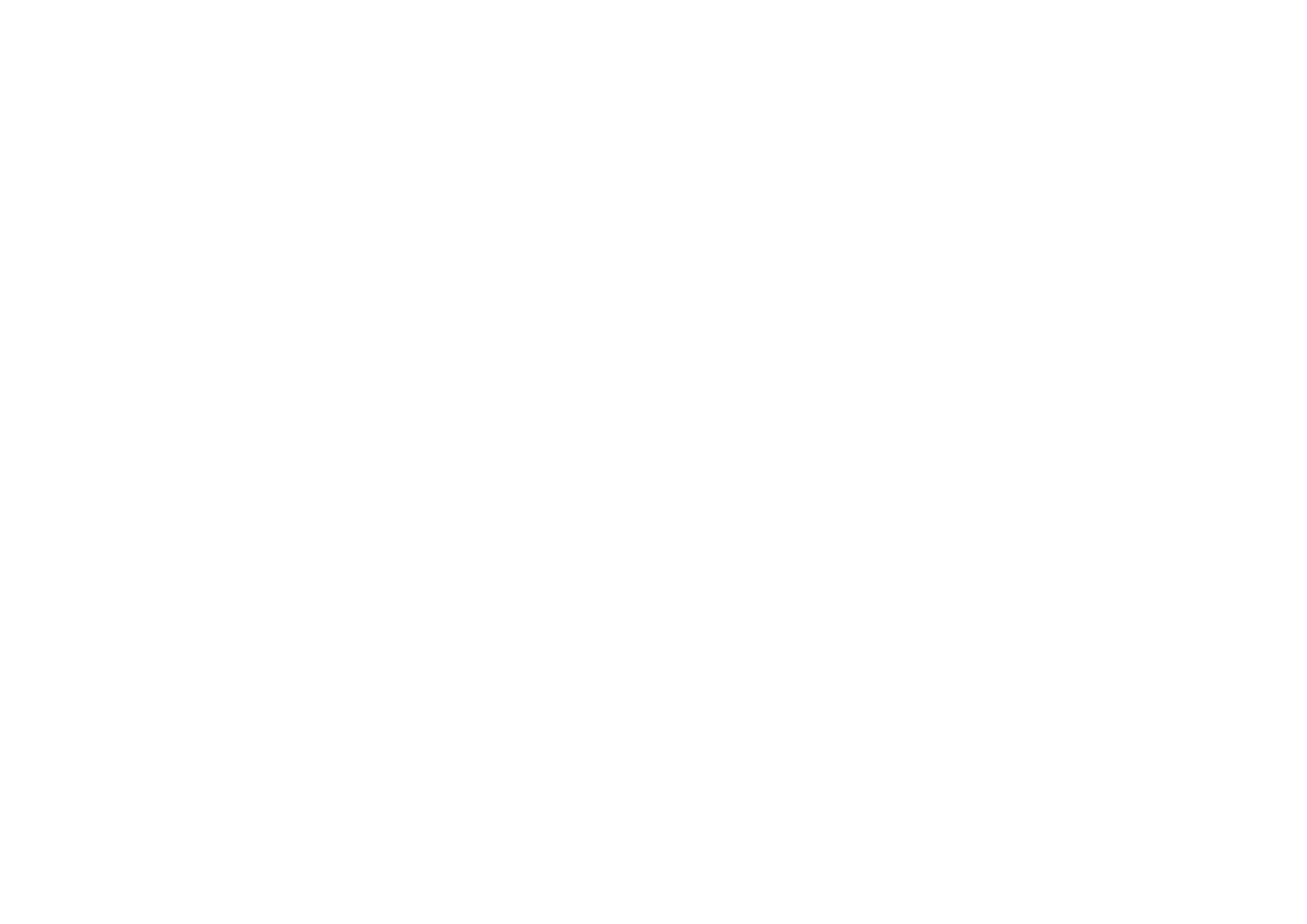# **PODS - TEAM**

\* Please see pages 80-89 for finish reference

# **To specify your pod...**

- 1. Check the Standard Features, Finishes and dimensions and select the version you require.
- 2. Choose the Fabric combination for the panels and the work surface or table top fnish.
- 3. Select the Fabric Band for the fabric specifed for the seat and backrest (where applicable). Refer to main price list for fabric options.
- 4. N.B. Pods comprise multiple elements; screens, work surface and integrated seating (where applicable) each element is individually coded and priced above and must be added together to achieve the confguration as shown.



When ordering please ensure that you send us all this information so we can correctly fulfil your requirements. \*HAPDTMU Team Meeting upholstered seat must be ordered with Team Meeting model

HAPDTR18 HAPDTW18 HAPDTM18

|                                                                                    | Team Resource | Team Work | <b>Team Meeting</b> |
|------------------------------------------------------------------------------------|---------------|-----------|---------------------|
|                                                                                    |               |           |                     |
| Internal Steel frame with multi layered foam construction                          |               |           |                     |
| Outer vertical panels upholstered in Camira Blazer fabric (two-tone is standard)   |               |           |                     |
| Quick release panel connector system                                               | O             | $\bullet$ |                     |
| Levelling adjusters                                                                | a             |           |                     |
| Integral under work surface vertical cable management                              | $\Box$        | $\bullet$ |                     |
| Integral seat and backrest                                                         | n             |           |                     |
|                                                                                    |               |           |                     |
| * Two-tone upholstery (use the price for the highest grade of the fabric selected) |               |           | + £49               |

| <b>HAPCH</b><br>Coat hanger                       | 90  |               |
|---------------------------------------------------|-----|---------------|
| <b>HAPNP</b><br>Name plate                        | 80  | $\mathcal{D}$ |
| HAPWBA2<br>A2 Magnetic dry wipe board with hanger | 157 |               |
| HAPWBA3<br>A3 Magnetic dry wipe board with hanger | 143 |               |

| Accessories |  |
|-------------|--|
|             |  |
|             |  |

\* The integrated seating unit in the Duo and Quad Pods are not suitable for vinyl or leather upholstery